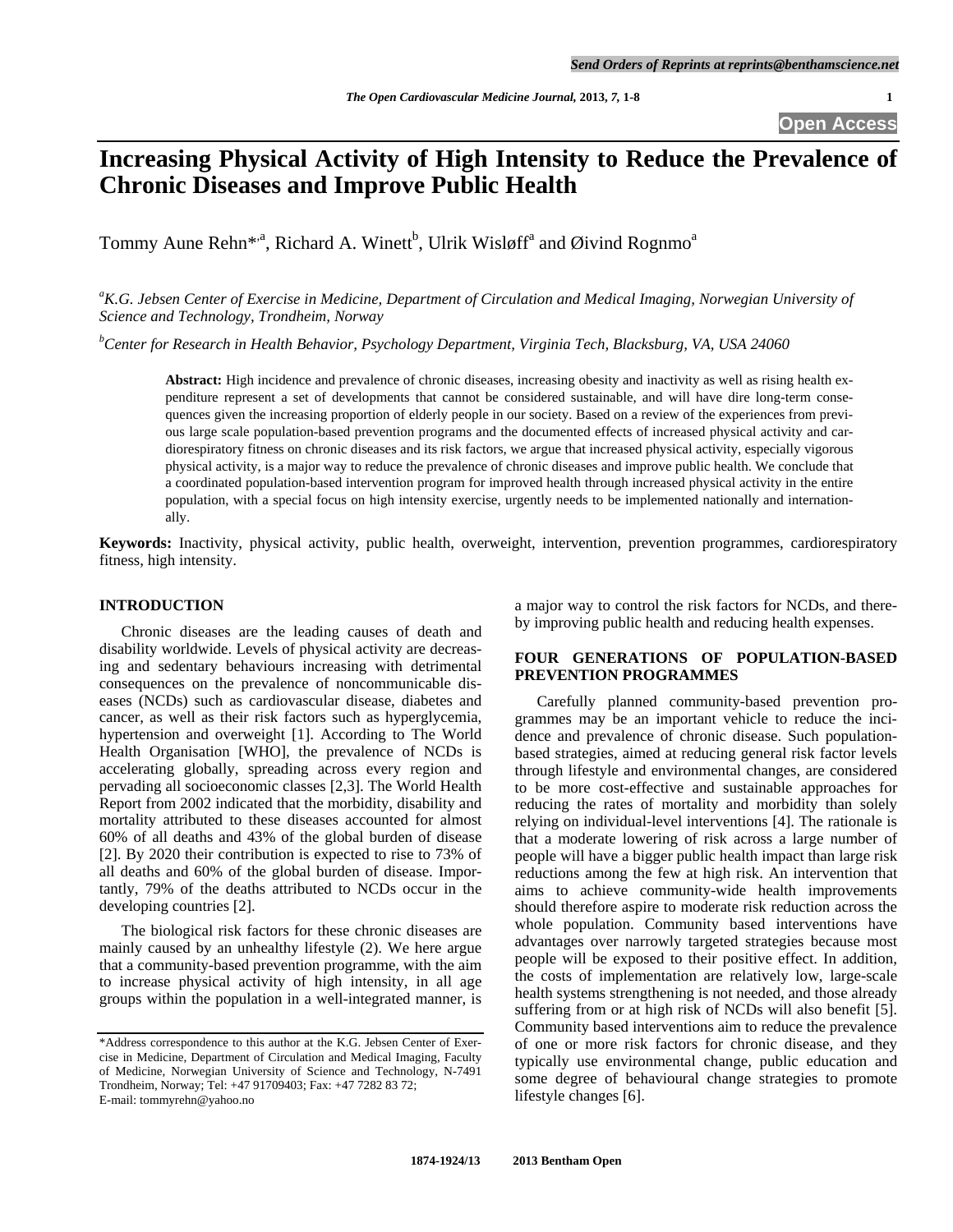The North Karelia Project in Finland [7] together with the CHAD Project [8], the Stanford Three Community Project [9] and the Franklin Community CVD Health Program [10] provided the settings for the first large-scale community intervention programs in the early 1970s. The goals of these large scale interventions were to bring about social and health-oriented behavioural changes on several levels in the community – from the individual to the institutional and organizational levels. These first generation projects inspired later programs including the Stanford Five-City Project [11], the Minnesota Heart Health Project [12], and the Pawtucket Heart Health Project [13] in the United States.

 The third generation projects evolved during the 1980s and 1990s with the goal of replicating the earlier trials but using fewer resources and targeted more specifically highrisk sub-populations. Among these studies was the Finnmark Intervention Study with a specific aim of changing cardiovascular risk factors through community-based intervention in a fishing community of Båtsfjord in the Norwegian Arctic [14]. The fourth generation studies that evolved after 2000 have focused more on discrete sub-populations such as the socioeconomic deprived, rural dwellers, elderly and ethnic minorities among others [4].

## **OUTCOMES OF COMMUNITY-BASED PREVEN-TION PROGRAMMES**

 One of the earliest and perhaps the most cited of all programmes is the North Karelia Project which was launched in Finland in 1972 in response to the local petition to get urgent and effective help to reduce the great burden of exceptionally high coronary heart disease (CHD) mortality rates in the area. In cooperation with local and national authorities and experts, as well as with WHO, the North Karelia Project was formulated and implemented to carry out a comprehensive intervention through the community organizations and the action of the people themselves. Comprehensive activities were used, involving health and other services, schools, innovative media campaigns, local media, supermarkets, food industry, and agriculture. The population's risk factors were greatly reduced, and consequently the age-adjusted CHD mortality rate among the 30-64 year old male population was reduced, from 1970 to 1995, by 73% in North Karelia compared to 65% in all of Finland [15]. Very favourable changes were also shown with cancer and all-cause mortality and the general health of the population. After the original project period (1972-77), the experiences have actively been used for national comprehensive action.

 The favourable results from North Karelia have later been questioned because subsequent analysis showed that the decline in CHD mortality in the rest of Finland was equivalent compared to North Karelia [16]. Furthermore, North Karelia had exceptionally high coronary heart disease mortality rates prior to the intervention, which probably offered a larger potential with respect to intervention effects compared to what could be expected in other communities. Also, several of the other large-scale cardiovascular communityintervention programs including the Minnesota, Stanford, and Pawtucket projects [11-13] showed beneficial changes in cardiovascular risk factors, but they too experienced difficulties in demonstrating significant differences compared with changes in the control communities. This is probably to some extent due to crossover of information, i.e. "contamination" effects. Also, results of previous community-intervention programs are often based on subjective self-reporting. The statistical differences will be diluted due to the potential biases [e.g., social desirability] of this method. One other explanation may be that during the last decades there has been an obvious secular trend for reductions in blood pressure, cholesterol levels and prevalence of cigarette smoking, which has in turn reduced the total cardiovascular risk burden [17]. Despite this secular trend, there is evidence that community-based interventions have an additional beneficial effect on these three risk factors [7,9,18,19], although some studies did not support this (Table **1**). The role of prevention programmes in initiating and accelerating the favourable events should nevertheless be recognised. The results with regard to effects on mortality rates [10,11,20], body mass index [BMI] [8,9,12,19], and physical activity [12,14,21] are less consistent (Table **1**).

## **A RISING PANDEMIC OF OVERWEIGHT AND OBESITY**

 Overweight and obesity are emerging as a pandemic [22- 24] and imposing a large economic burden on society, responsible for about 80 % of type 2 diabetes, 35% of ischemic heart disease and 55% of hypertensive disease in Europe

| Table 1. Studies Reporting Effect or no Significant Effect on Parameters Relevant to Public Health |  |  |  |  |  |
|----------------------------------------------------------------------------------------------------|--|--|--|--|--|
|----------------------------------------------------------------------------------------------------|--|--|--|--|--|

| <b>Parameter</b>        | <b>Effect</b>                                     | <b>No Effect</b>                            |
|-------------------------|---------------------------------------------------|---------------------------------------------|
| Mortality               | [82, 10, 83, 84]                                  | [20, 11, 85]                                |
| Estimated CVD risk      | [82, 9, 10, 86, 87, 84]                           | [11, 20, 13, 85]                            |
| <b>Type II Diabetes</b> | [88]                                              | $[85]$                                      |
| Blood pressure          | $[7-11]$ [83, 85, 18, 88, 14, 89, 87, 84, 19, 90] | [91, 12, 13, 86]                            |
| Cholesterol levels      | [7, 9, 10, 83, 18, 88, 86, 89, 87, 19, 90]        | [91, 8, 12, 13, 11, 85, 14]                 |
| Smoking                 | $[7, 91, 8, 9, 92, 10, 18, 88, 84, 85, 19]$       | $[11-14, 93, 89, 94, 95-97]$                |
| Body mass index         | [8, 13, 86, 19, 90]                               | [91, 9, 12, 18, 14, 88, 89, 93, 94, 85, 97] |
| Physical activity       | [12, 88, 14, 97, 19]                              | [98, 21, 85, 86, 95, 93, 96, 94]            |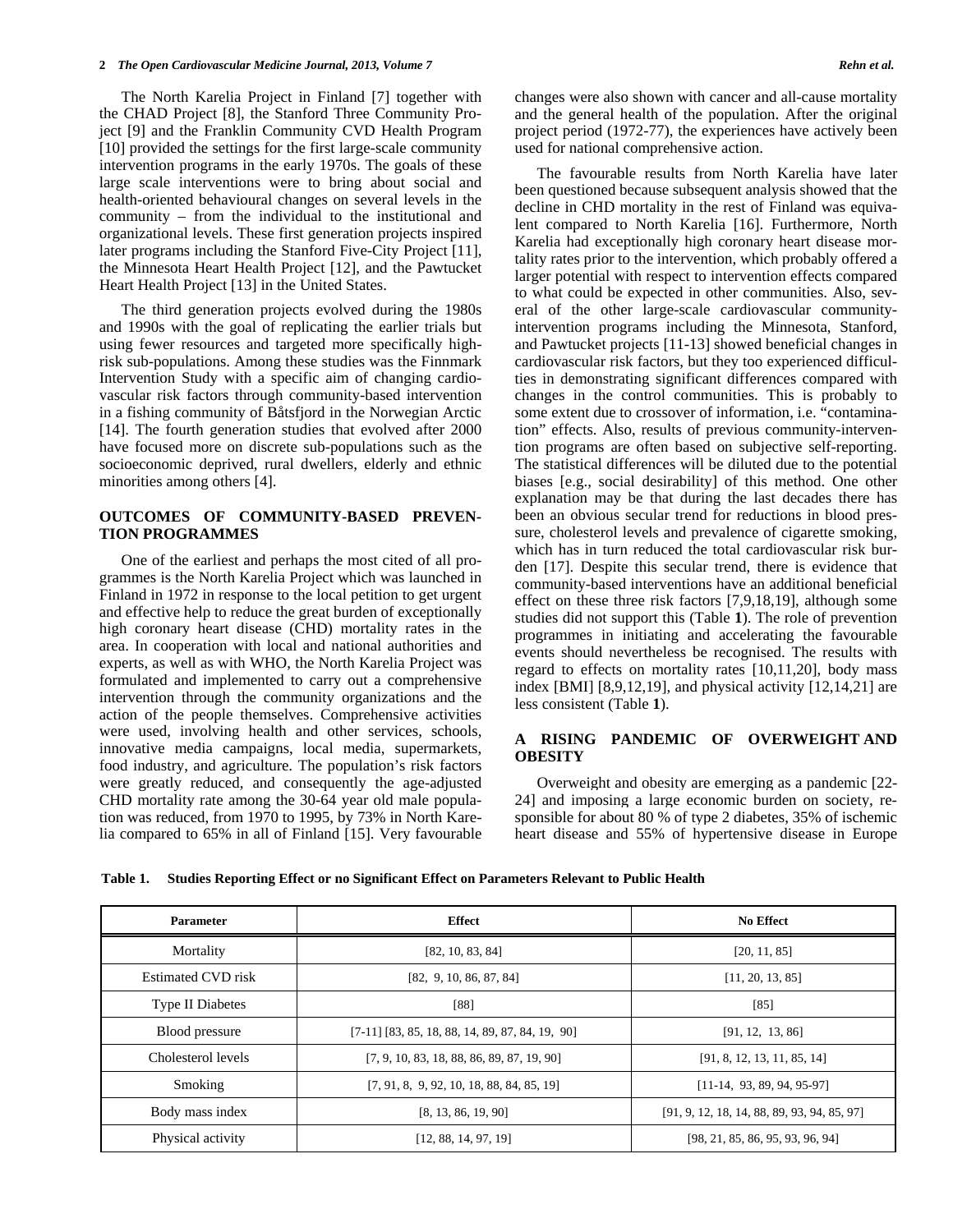[24]. According to WHO, the prevalence of obesity in Europe has tripled in the last two decades and the obesity trend is especially alarming in children and adolescents, as there are ten times as many obese in this age group in 2005 than in the 1970's [24]. In line with these trends, the latest figures from the Health Survey of Nord-Trøndelag (HUNT) in Norway showed that 60% of the population now can be classified as overweight, of which a third can be classified as obese. The proportion of obese men in Norway has tripled in the last 20 years (unpublished data, www.hunt3.no) and the incidence and prevalence of type 2 diabetes has consequently increased in Norway in recent decades. In 2004, diabetes prevalence in Norway was estimated based on several population-based surveys and it was found that between 90.000 and 120.000 Norwegians suffered from type 2 diabetes. It was estimated that as many people have an undiagnosed type 2 diabetes [25]. Unpublished data from the latest HUNT survey (HUNT 3) indicated that the incidence of type 2 diabetes continues to increase, especially for men. In the long run, this will probably result in an increase in diabetesrelated complications such as heart- and kidney disease. Extensive studies have demonstrated that both weight loss and physical activity can reduce the development and incidence of type 2 diabetes [26-28] and that this may be more effective than drug therapy [29].

## **INACTIVITY**

 Physical inactivity is now the fourth leading risk factor for global mortality [1]. Recent reports from England and the United States indicated that physical inactivity is the most common risk factor for chronic disease given that, when measured objectively, 95% of the adult population does not comply with their national recommendations of physical activity [30,31]. In England, the estimated costs related to physical inactivity is five times higher than the costs related to smoking [32] and in 2000, the annual direct cost of physical inactivity in the USA was estimated as \$76.6 billion [33]. In view of the importance of inactivity for morbidity and mortality, it has recently been suggested that physical inactivity per se should be regarded as a disease [34]. In 2009, 83% of Norwegian 9-year-olds and 52% of 15-year-olds met the national recommendations for daily physical activity [35]. Norwegian boys in middle school and high school report 37-43 hours sedentary behavior in front of the PC or TV per week outside school hours in 2005, which represented a doubling from 1997. For girls the same age, the figure is 30 hours per week, also doubled from 1997 [36]. Generally, only about 20% of the Norwegian adult population (varies with gender and age) meets current recommendations for physical activity [35].

### **EFFECTS OF PHYSICAL ACTIVITY**

 Most previous community-based intervention studies have implemented multifactorial risk factor programs, including health education, to increase risk factor awareness, reduce smoking, and change dietary habits as well as screening to directly target blood pressure and cholesterol levels. Although several studies have estimated the effect of intervention on physical activity level and body weight, few of these have documented positive outcomes for these parameters (Table **1**). This is probably in part due to the secular trend of a more sedentary lifestyle, but also attributable to the lack of thoroughly organized, integrated, long-term interventions to increase physical activity in the whole population. There is vast potential for reducing morbidity, premature mortality, and health care costs by increasing physical activity. Increased physical activity can actually reduce mortality similarly to smoking cessation [37]. In a recent study involving 416 175 individuals, physical activity for 15 min a day or 90 min a week provided a reduction in all-cause and all-cancer mortality and extended an individual's lifespan for an average of 3 years [38]. This minimum amount of exercise was found to be applicable to men and women of all ages, even those with cardiovascular diseases or lifestyle risks.

 It is well documented that increased physical activity reduces blood pressure [39] and cholesterol levels [40] as well as increases insulin sensitivity, thereby reducing the risk of developing type 2 diabetes [28]. Furthermore, regular physical activity may reduce body weight or prevent weight gain and bring about beneficial effects on the cardiovascular system [40]. Studies have documented that increased aerobic capacity [cardiorespiratory fitness; CRF] and physical activity leads to decreased morbidity and mortality, both in the healthy population [41-43] and in high prevalence patient groups as represented by patients with ischemic heart disease [44] chronic heart failure [45,46] and COPD [47]. Recent studies also showed that physical activity is associated with reduced risk of developing a variety of conditions and diseases such as metabolic syndrome, breast cancer, colon cancer, prostate cancer, pancreatic cancer, diabetes, high blood pressure, asthma, arthritis, osteoporosis and Alzheimer's disease by as much as 40-60% [48] (Fig. **1**). Individuals with at least average CRF for gender and age live longer than those with lower fitness, and even small changes in fitness can provide significantly increased life expectancy [49,50]. Interestingly, results from the HUNT survey including over 56 000 men and women showed that one vigorous workout a week was associated with a 39% reduction in mortality for men and 51% reduction in mortality for women [51].

## **HOW TO EFFECTIVELY IMPROVE CARDIORES-PIRATORY FITNESS (CRF)?**

 It is well documented that higher levels of physical activity and increased CRF are highly protective and are related to reduced all-cause mortality even in the face of other traditional risk factors [49,51-62]. Body mass index (BMI) can be high, but if people have at least moderate levels of CRF, the risk is lower, even compared with people with normal BMI but with lower CRF [63-65]. Interestingly, an innate low CRF is genetically accompanied by increased risk of cardiovascular disease (CVD) [66], and CRF seems to be more important than physical activity in controlling cardiovascular disease risk factors [59,64,67,68]. A recent study [68] emphasizes the very strong association of cardiovascular risk factors with real measures of CRF and a more modest association with self-reported level of physical activity. Even though there is a dose-response relation when it comes to the effect of physical activity on CVD and its risk factors [56- 58,69-71], it seems well documented that the intensity of the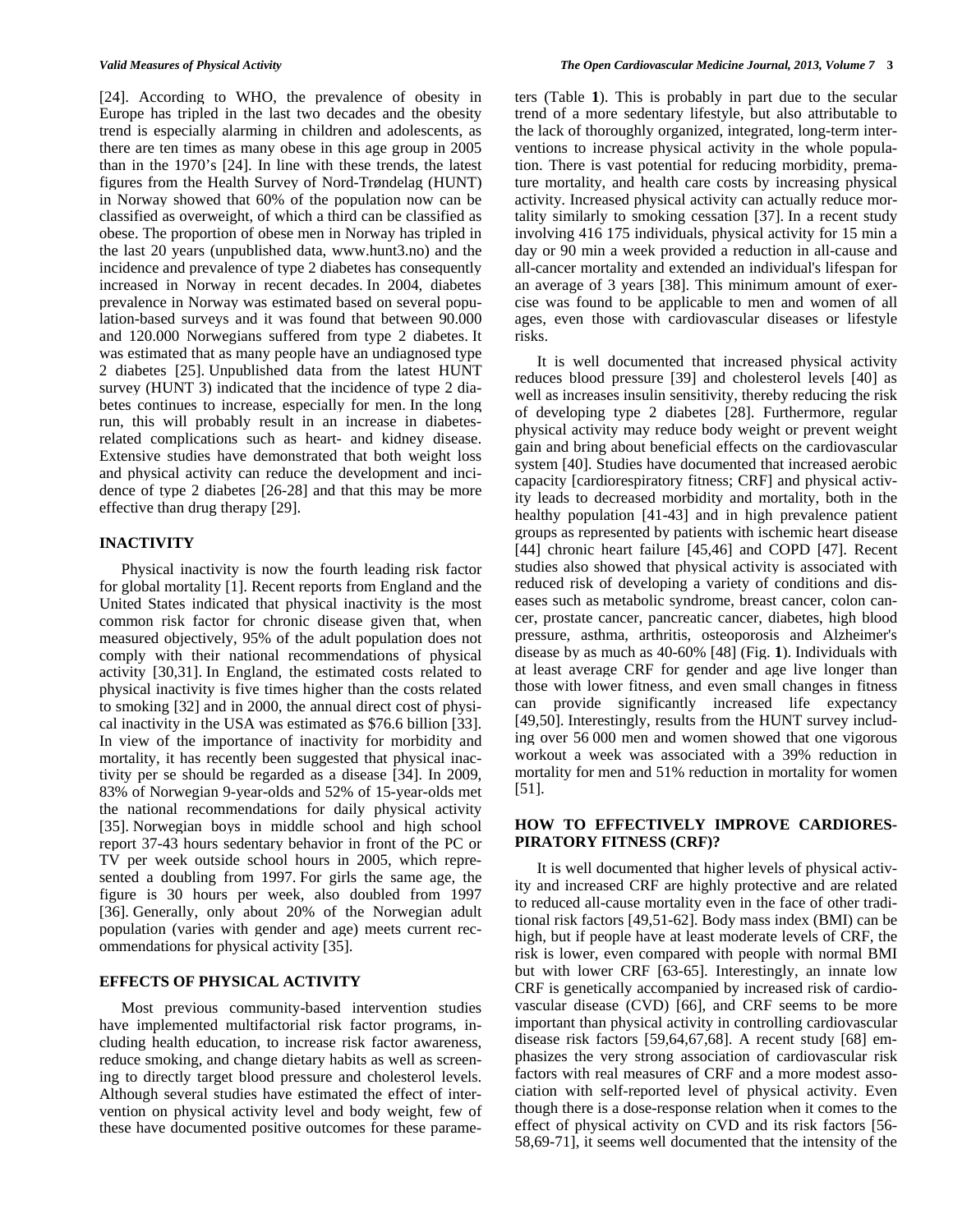

**Fig. (1).** Beneficial effects of increased physical activity in the population.

physical activity performed is of particular importance for its preventive effect [51,59,72,73]. As recently reviewed [74], the effects of high intensity training, such as interval training, is superior to that of training with low and moderate intensity. This indicates that an intervention on physical activity should focus on increasing CRF in the general population and include a fair proportion of physical activity with high intensity.

 Interval training may be an effective way to implement high exercise intensity to increase aerobic exercise capacity and improve health. The principle of interval training is based upon high intensity exercise bouts that are alternated by periods of lower intensities that allow for recovery, making a person able to reengage in high-intensity exercise. Such "intervals," when repeated several times, may maximize the training stimulus, as it is the accumulated time in the high intensity exercise zone that is believed to determine the outcome of the training. Informal comments from exercising subjects in our study group indicate that both healthy individuals and patients find it motivating to have a varied procedure to follow during each training session, whereas those performing moderate exercise find it "quite boring" to walk continuously during the whole exercise period. Our results show that the cardiovascular beneficial effects of aerobic exercise training are intensity dependent, with superiority of high aerobic intensity to low to moderate intensity. This is found both in patients with established heart disease such as CHD and even in heart failure [73,75]. There seems to be a true dose-response relationship regarding exercise intensity for improving exercise capacity, where high-intensity exercise training conferring about twice the benefit of moderateintensity exercise training [74]. High-intensity exercise training may also be required for an effect to occur on left ventricular structure and function. Moreover, in patients with heart failure, a reversal of the pathological remodelling and systolic and diastolic improvements were observed only after high-intensity exercise training [73].

 Winett *et al*. have previously demonstrated that most of the effect of aerobic training is attained when the highintensity threshold is passed for only a few minutes [76]. This implies that the time for effective exercise can be substantially reduced. In fact, a recent study [77] evaluated the effects of one single 4- minute aerobic interval work-bout (1- AIT) carried out 3 times per week for 10 weeks. The subjects were healthy, young men, slightly overweight and the results were compared with a 4 x 4 minute training protocol (4-AIT) conducted 3 times per week in the same period. There were no differences between the 1-AIT group and the 4-AIT group with respect to effects on maximal oxygen uptake (VO2max), stroke volume, arterial blood pressure, body fat and fasting glucose levels. In addition, work from Martin Gibala's group [78] suggests that a number of metabolic adaptations usually associated with traditional high-volume endurance training can be induced faster than previously thought with a surprisingly small volume of high intensity exercise.The available data on high intensity training and interval training so far are promising in both healthy individuals and patients, showing that even people with serious risk factors such as CHD patients, can tolerate and respond to this type of exercise training [74]. When comparing almost 200 000 training sessions involving both moderate- and high intensity training, the risk of major complications does not seem to be elevated in CHD patients performing high intensity exercise compared to moderate exercise (unpublished data). We thus believe there is sufficient empirical support to use high intensity exercise to promote health in a coordinated population-based intervention to maximize CRF. In line with this, WHO recently published a report on global recommendations on physical activity for health [1], which emphasizes that central role of high intensity exercise. As for the type of training, duration, intensity and total training load per week, we believe the guidelines presented in this report should form the basis of such a population-based intervention (Table **2**).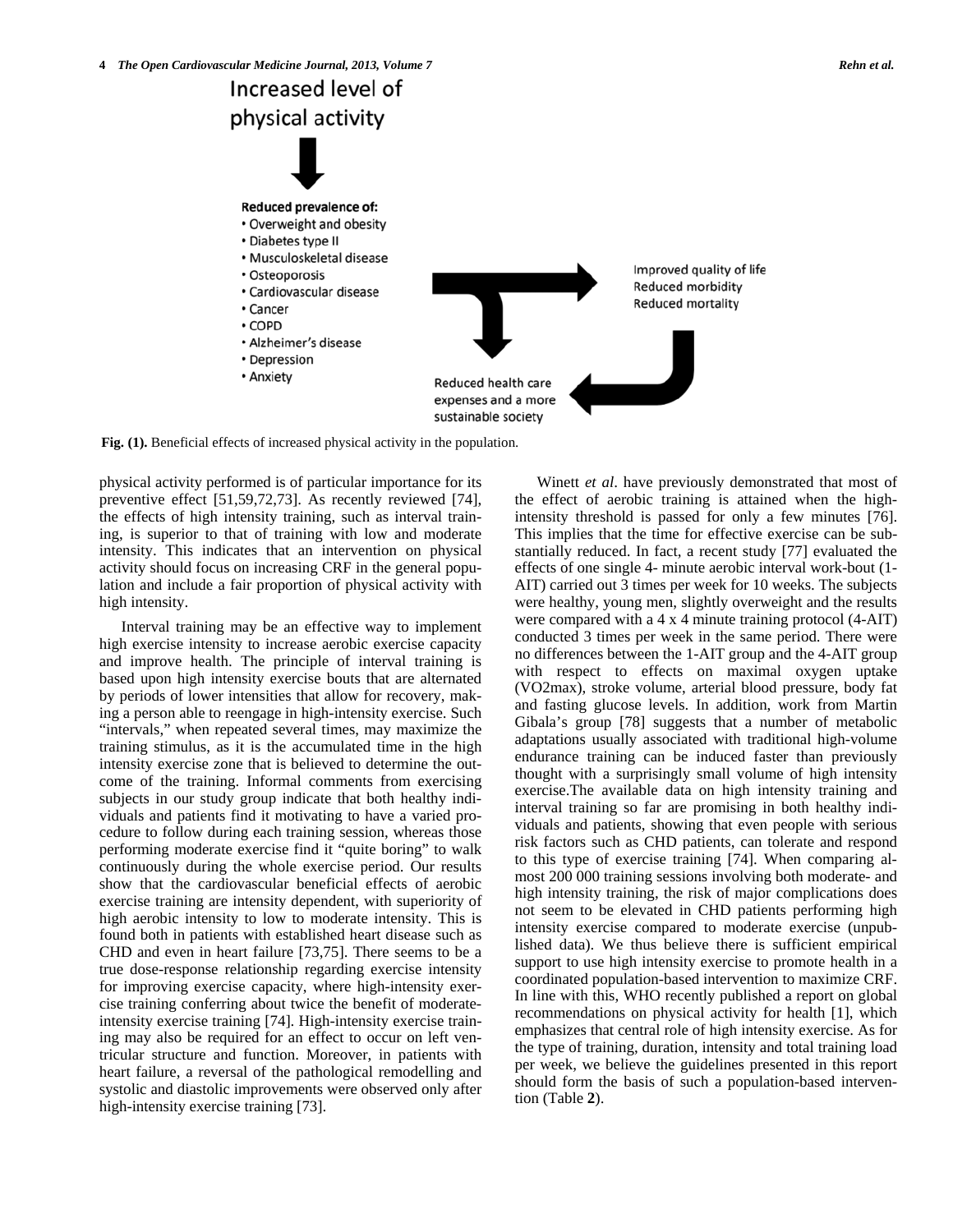### **Table 2. WHO Recommendations on PA for Health, Adapted from WHO Report 2010 (1]**

| 5-17 Years Old            |                                                                                                                                                                                            |  |  |  |  |
|---------------------------|--------------------------------------------------------------------------------------------------------------------------------------------------------------------------------------------|--|--|--|--|
| 1.                        | At least 60 minutes of moderate to vigorous-intensity PA daily                                                                                                                             |  |  |  |  |
| 2.                        | PA above 60 min daily will provide additional health benefits                                                                                                                              |  |  |  |  |
| 3.                        | Most of the daily PA should be aerobic. Vigorous-intensity PA should be incorporated at least 3 times a week                                                                               |  |  |  |  |
| 18-64 Years Old           |                                                                                                                                                                                            |  |  |  |  |
| 1.                        | At least 150 min of moderate-intensity aerobic PA a week, or at least 75 min of vigorous-intensity PA a week, or an equivalent combination of<br>moderate- and vigorous-intensity activity |  |  |  |  |
| 2.                        | For additional health benefits, this should be increased to 300 and 150 min respectively                                                                                                   |  |  |  |  |
| 3.                        | Aerobic activity should be performed in bouts of at least 10 min duration                                                                                                                  |  |  |  |  |
| 4.                        | Muscle-strengthening activities should be done involving major muscle groups on 2 or more days a week                                                                                      |  |  |  |  |
| <b>65 Years and Above</b> |                                                                                                                                                                                            |  |  |  |  |
| 1.                        | At least 150 min of moderate-intensity aerobic PA a week, or at least 75 min of vigorous-intensity PA a week, or an equivalent combination of<br>moderate- and vigorous-intensity activity |  |  |  |  |
| 2.                        | For additional health benefits, this should be increased to 300 and 150 min respectively                                                                                                   |  |  |  |  |
| 3.                        | Aerobic activity should be performed in bouts of at least 10 min duration                                                                                                                  |  |  |  |  |
| 4.                        | Those with poor mobility should perform PA to enhance balance and prevent falls on 3 or more days a week                                                                                   |  |  |  |  |
| 5.                        | Muscle-strengthening activities should be done involving major muscle groups on 2 or more days a week                                                                                      |  |  |  |  |
| 6.                        | Those who cannot meet these recommendations should be as physically active as their abilities and conditions allow                                                                         |  |  |  |  |
|                           | $PA = Physical activity$                                                                                                                                                                   |  |  |  |  |

## **A CALL FOR INCREASED PHYSICAL ACTIVITY**

 We believe overweight/obesity and physical inactivity represent a major future health challenge to the modern society, and that a large scale, community based prevention programme to increase physical activity in all age groups in a well integrated manner is required. The question today is not whether physical activity per se has the beneficial effects described above. The question is if and how a sufficient level of high intensity physical activity can be attained in all strata of the population. A coordinated population-based intervention could demonstrate positive effects of increased physical activity on public health by reducing the prevalence of NCDs, reducing medical expenses and mortality, as well as increasing work capacity in the population, which in turn would reduce socio-economic costs. This could form the basis for national and international implementation of health policies and programmatic measures to ensure sustainable development and stability.

## **KEY CONCEPTS OF SUCCESSFUL INTERVENTION**

 One of the lessons from previous large community health interventions is that when you try to do too much with too many people, the focus of the program may be lost, the dose per person is low, and the outcomes are often disappointing. When reviewing the literature in the field of populationbased prevention, the general consensus is that the majority of projects have only modest impacts on the prevalence of CHD risk factors at the community level [4]. To achieve an effective intervention, one has to do the right thing, and do enough of it. This means that it is waste of resources if, for example, a correct preventive dose is used but in an intervention that has a too wide focus. Therefore, important considerations are whether interventions are doing the right things for the right people, in the right place and at the right time [4]. To achieve success, the unique contextual [social, physical, economic, political and cultural] features of the target population need to be identified instead of solely replicating previous interventions in a new setting [79]. A recent scientific statement from the American Heart Association [80] provided evidence-based recommendations on how to implement interventions to promote physical activity. This statement emphasized the importance of cognitivebehavioural strategies and the necessity of changes in health care policy in order to promote and make it feasible for the general population to follow the recommendations on physical activity. Based on research from the past decades, knowledge has been gained on how to effectively reduce the major physiological risk factors on an individual level through lifestyle modifications using exercise training. We believe that the time to introducing high-intensity exercise to the whole community has come.

 A population-based intervention to increase physical activity in the population should, to the extent possible, make use of existing community structures such as schools, workplaces, sport clubs and the existing health care system, particularly the general practitioners. One should aim at increasing physical activity in all age groups by providing optimal conditions for each subpopulation. For the younger age groups this type of physical activity could for example be implemented in the school curriculum. For the middle aged and elderly training could be organized at workplaces, within sport clubs or by local authorities. In contrast to most previous large-scale population-based intervention programs, we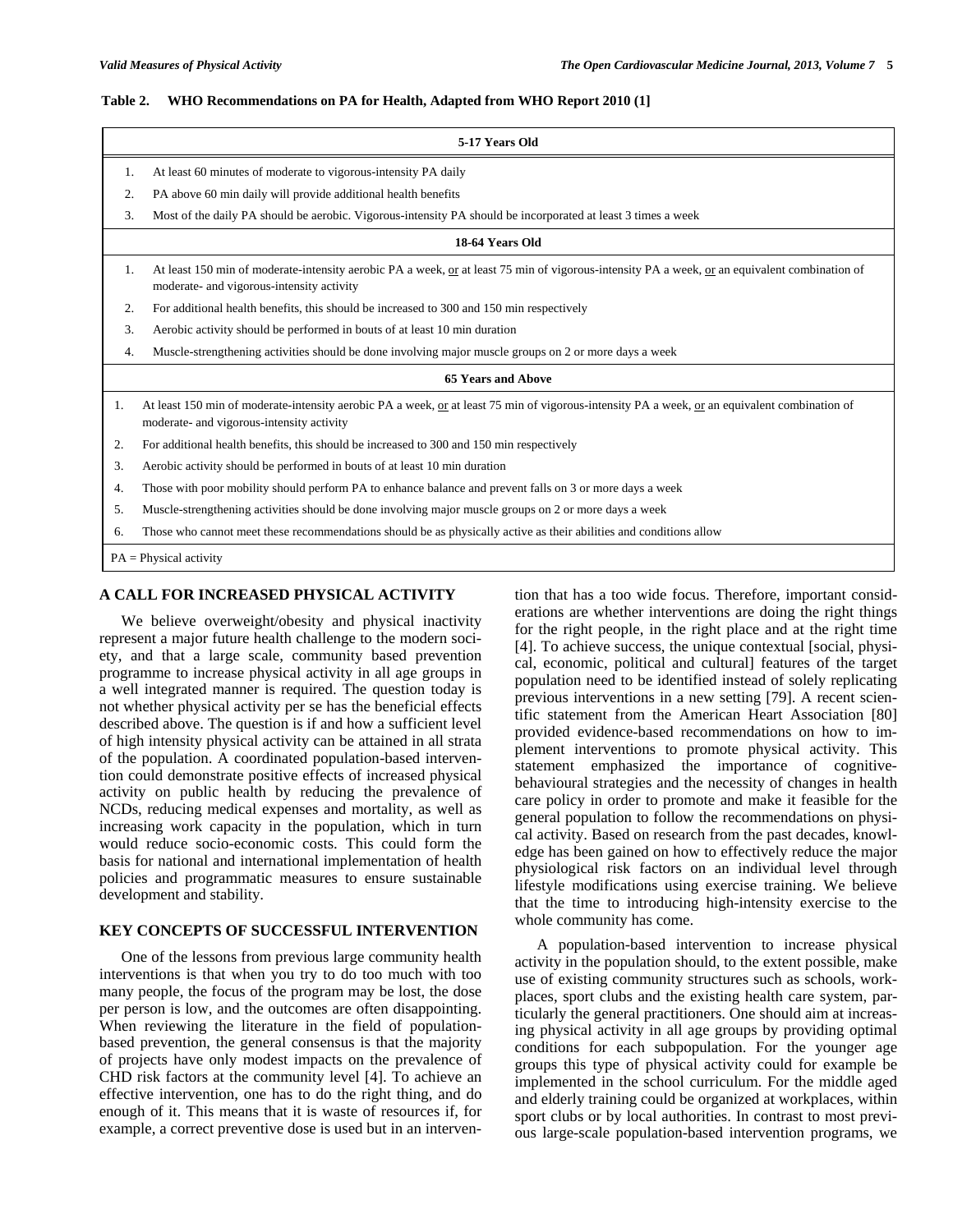believe that introducing a single focus, namely increased physical activity with high exercise intensity, will increase the chance of a successful intervention irrespective of whether or not the current recommendations on exercisedose is being fulfilled. For long-term prevention, it is crucial that the intervention has an effect on the already inactive individuals, regardless of age. As early intervention has the greatest potential in a long perspective, one should focus strongly to intervene from childhood and adolescence. This will be particularly challenging and requires simple and feasible measures and activities. Various ways to implement brief periods of high-intensity physical activities throughout the day for all age groups to increase the magnitude of the exercise response should be devised. Use of the social structures described above, combined with personalized recommendations that are perceived as affordable and feasible for the individual, organizations and communities, and the society, and with opportunities for follow-up, will be important.

 Evaluating the effect of the various measures, and adjust, remove or introduce measures accordingly is of utmost importance. In addition to results in the short-term that can guide the choice of measures at national level, one should also evaluate the effects over several decades, to fully assess the effect of primary prevention from young age. Thorough documentation of intervention effects, including controlling for national and international trends, necessitates a comparison with national registries on cause of death and prevalence of non-communicable diseases. Comprehensive national registries would also provide background knowledge so that intervention measures could be customized to the contextual features of the target population.

 Furthermore, although having received far less attention in disease prevention, resistance training should be included in a community-based prevention programme, as it has been shown to be likely as effective as aerobic training in lowering risk for several chronic diseases [81]. In addition, resistance training is important to increase, maintain or slow the loss of muscle mass. Thus, resistance training offers an antisarcopenic effect which is of particular importance given the aging population. As an integral part of a communitybased prevention programme, resistance training should be simple, brief and feasible in order to have large public health relevance.

#### **CONCLUSION**

 High incidence and prevalence of chronic diseases, increasing obesity and inactivity as well as rising health expenditure plus the increasing proportion of elderly people in our society represent a set of developments that cannot be considered sustainable and will have dire long-term consequences. Physical inactivity is among the lifestyle factors most strongly associated with a low level of exercise capacity, all-cause mortality and death from cardiovascular disease. Increased physical activity, and in particular increased CRF, has a beneficial effect on all risk factors for chronic disease and premature death. A coordinated populationbased intervention program for improved health and reduced health expenses through increased physical activity in the entire population urgently needs to be implemented nationally and internationally.

 A special focus on high exercise intensity should be emphasized as the health benefits seem to be larger with high intensity training, specifically forms of interval training.

## **CONFLICTS OF INTEREST**

 The authors confirm that this article content has no conflicts of interest.

## **ACKNOWLEDGEMENTS**

None declared

#### **REFERENCES**

- [1] WHO. Global recommendations on physical activity for health. 2010.
- [2] WHO. The world health report 2002 Reducing Risks, Promoting Healthy Life 2002.
- [3] WHO. The global burden of disease: 2004 update. 2008.
- [4] Papadakis S, Moroz I. Population-level interventions for coronary heart disease prevention: what have we learned since the North Karelia project? Curr Opin Cardiol 2008; 23(5): 452-61.
- [5] Beaglehole R, Bonita R, Horton R, *et al*. Priority actions for the non-communicable disease crisis. Lancet 2011; 377(9775): 1438- 47.
- [6] Sellers DE, Crawford SL, Bullock K, McKinlay JB. Understanding the variability in the effectiveness of community heart health programs: a meta-analysis. Soc Sci Med 1997; 44(9): 1325-39.
- [7] Puska P, Salonen JT, Nissinen A, *et al*. Change in risk factors for coronary heart disease during 10 years of a community intervention programme (North Karelia project). Br Med J (Clin Res Ed) 1983; 287(6408): 1840-4.
- [8] Abramson JH, Gofin R, Hopp C, Gofin J, Donchin M, Habib J. Evaluation of a community program for the control of cardiovascular risk factors: the CHAD program in Jerusalem. Isr J Med Sci 1981; 17(2-3): 201-12.
- [9] Farquhar JW, Maccoby N, Wood PD, *et al*. Community education for cardiovascular health. Lancet 1977; 1(8023): 1192-5.
- [10] Record NB, Harris DE, Record SS, Gilbert-Arcari J, DeSisto M, Bunnell S. Mortality impact of an integrated community cardiovascular health program. Am J Prev Med 2000; 19(1): 30-8.
- [11] Farquhar JW, Fortmann SP, Flora JA, *et al*. Effects of communitywide education on cardiovascular disease risk factors. The Stanford Five-City Project. JAMA 1990; 264(3): 359-65.
- [12] Luepker RV, Murray DM, Jacobs DR, Jr, *et al*. Community education for cardiovascular disease prevention: risk factor changes in the Minnesota Heart Health Program. Am J Public Health 1994; 84(9): 1383-93.
- [13] Carleton RA, Lasater TM, Assaf AR, Feldman HA, McKinlay S. The Pawtucket Heart Health Program: community changes in cardiovascular risk factors and projected disease risk. Am J Public Health 1995; 85(6): 777-85.
- [14] Lupton BS, Fonnebo V, Sogaard AJ, Finnmark IS. The Finnmark Intervention Study: is it possible to change CVD risk factors by community-based intervention in an Arctic village in crisis? Scand J Public Health 2003; 31(3): 178-86.
- [15] Puska P. Successful prevention of noncomunicable diseases: 25 year experiences with North Karelia Project in Finland. Public Health Medicine. Public Health Med 2002; 4(1): 5-7.
- [16] Salonen JT. Did the North Karelia project reduce coronary mortality? Lancet 1987; 2(8553): 269.
- [17] Ford ES, Ajani UA, Croft JB, *et al*. Explaining the decrease in U.S. deaths from coronary disease, 1980-2000. N Engl J Med 2007; 356(23): 2388-98.
- [18] Hoffmeister H, Mensink GB, Stolzenberg H, *et al*. Reduction of coronary heart disease risk factors in the German cardiovascular prevention study. Prev Med 1996; 25(2): 135-45.
- [19] Jenum AK, Anderssen SA, Birkeland KI, *et al*. Promoting physical activity in a low-income multiethnic district: effects of a community intervention study to reduce risk factors for type 2 diabetes and cardiovascular disease: a community intervention reducing inactivity. Diabetes Care 2006; 29(7): 1605-12.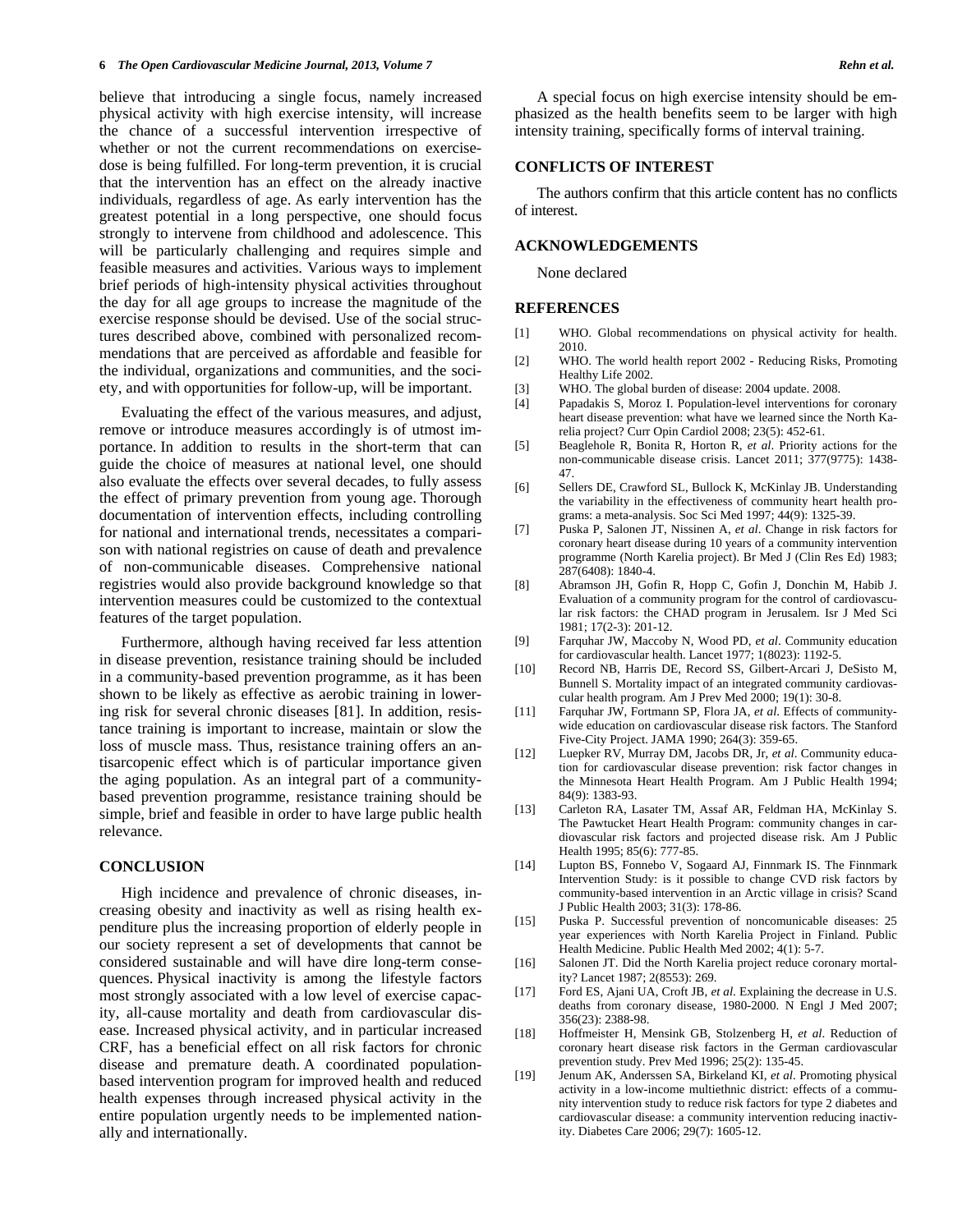- *Valid Measures of Physical Activity The Open Cardiovascular Medicine Journal, 2013, Volume 7* **7**
- [20] Luepker RV, Rastam L, Hannan PJ, *et al*. Community education for cardiovascular disease prevention. Morbidity and mortality results from the Minnesota Heart Health Program. Am J Epidemiol 1996; 144(4): 351-62.
- [21] Young DR, Haskell WL, Jatulis DE, Fortmann SP. Associations between changes in physical activity and risk factors for coronary heart disease in a community-based sample of men and women: the Stanford Five-City Project. Am J Epidemiol 1993; 138(4): 205-16.
- [22] Wang Y, Beydoun MA. The obesity epidemic in the United States- -gender, age, socioeconomic, racial/ethnic, and geographic characteristics: a systematic review and meta-regression analysis. Epidemiol Rev 2007; 29: 6-28.
- [23] WHO. Obesity: preventing and managing the global epidemic. Report of a WHO consultation. World Health Organ Tech Rep Ser 2000; 894: I- XII, 1-253.
- [24] WHO. The challenge of obesity in the WHO European region and the strategies for response. Copenhagen: WHO 2008.
- [25] Stene LC, Midthjell K, Jenum AK, *et al*. Prevalence of diabetes mellitus in Norway. Tidsskrift for Den Norske Laegeforening 2004; 124(11): 1511-4.
- [26] Anderssen SA, Carroll S, Urdal P, Holme I. Combined diet and exercise intervention reverses the metabolic syndrome in middleaged males: results from the Oslo Diet and Exercise Study. Scand J Med Sci Sports 2007; 17(6): 687-95.
- [27] Lindstrom J, Ilanne-Parikka P, Peltonen M, *et al*. Sustained reduction in the incidence of type 2 diabetes by lifestyle intervention: follow-up of the Finnish Diabetes Prevention Study. Lancet 2006; 368(9548):1673-9.
- [28] Albright A, Franz M, Hornsby G, *et al*. American College of Sports Medicine position stand. Exercise and type 2 diabetes. Med Sci Sports Exerc 2000; 32(7): 1345-60.
- [29] Knowler WC, Barrett-Connor E, Fowler SE, *et al*. Reduction in the incidence of type 2 diabetes with lifestyle intervention or metformin. N Engl J Med 2002; 246(6): 393-403.
- [30] The NHS Information Centre LU. Health Survey for England -2008: Physical activity and fitness. 2009. Available at: http: //www.ic.nhs.uk/pubs/hse08physicalactivity
- [31] Troiano RP, Berrigan D, Dodd KW, Masse LC, Tilert T, McDowell M. Physical activity in the United States measured by accelerometer. Med Sci Sports Exerc 2008; 40(1): 181-8.
- [32] Parrott S, Godfrey C. Economics of smoking cessation. BMJ 2004; 328(7445): 947-9.
- [33] Rosamond W, Flegal K, Furie K, *et al*. Heart Disease and Stroke Statistics--2008 Update: A Report From the American Heart Association Statistics Committee and Stroke Statistics Subcommittee. Circulation 2008; 117(4): e25-146.
- [34] Weiler R, Stamatakis E. Physical activity in the UK: a unique crossroad? Br J Sports Med 2010; 44: 912-14.
- [35] Norwegian Directorate of Health. Key numbers for the health sector. Norwegian Public Health Policy Report 2009.
- [36] Universitty of Bergen. HEMIL-report 3/2009. 2009.
- [37] Byberg L, Melhus H, Gedeborg R, *et al*. Total mortality after changes in leisure time physical activity in 50 year old men: 35 year follow-up of population based cohort. Br J Sports Med 2009; 43(7): 482.
- [38] Wen CP, Wai JPM, Tsai MK, *et al*. Minimum amount of physical activity for reduced mortality and extended life expectancy: a prospective cohort study. Lancet 2011; 378(9798): 1244-53.
- [39] Pescatello LS, Franklin BA, Fagard R, *et al*. American College of Sports Medicine position stand. Exercise and hypertension. Med Sci Sports Exerc 2004; 36(3): 533-53.
- [40] Thompson PD, Buchner D, Pina IL, *et al*. Exercise and physical activity in the prevention and treatment of atherosclerotic cardiovascular disease: a statement from the Council on Clinical Cardiology (Subcommittee on Exercise, Rehabilitation, and Prevention) and the Council on Nutrition, Physical Activity, and Metabolism (Subcommittee on Physical Activity). Circulation 2003; 107(24): 3109-16.
- [41] Gregg EW, Cauley JA, Stone K, *et al*. Relationship of changes in physical activity and mortality among older women. JAMA 2003; 289(18): 2379-86.
- [42] Gulati M, Pandey DK, Arnsdorf MF, *et al*. Exercise capacity and the risk of death in women: the St James Women Take Heart Project. Circulation 2003; 108(13): 1554-9.
- [43] Hakim AA, Petrovitch H, Burchfiel CM, *et al*. Effects of walking on mortality among nonsmoking retired men. N Engl J Med 1998; 338(2): 94-9.
- [44] Keteyian SJ, Brawner CA, Savage PD, *et al*. Peak aerobic capacity predicts prognosis in patients with coronary heart disease. Am Heart J 2008; 156(2): 292-300.
- [45] O'Connor CM, Whellan DJ, Lee KL, *et al*. Efficacy and safety of exercise training in patients with chronic heart failure: HF-ACTION randomized controlled trial. JAMA 2009; 301(14): 1439- 50.
- [46] Piepoli MF, Davos C, Francis DP, Coats AJ. Exercise training meta-analysis of trials in patients with chronic heart failure (Ex-TraMATCH). BMJ 2004; 328(7433): 189.
- [47] Garcia-Aymerich J, Lange P, Serra I, Schnohr P, Anto JM. Timedependent confounding in the study of the effects of regular physical activity in chronic obstructive pulmonary disease: an application of the marginal structural model. Ann Epidemiol 2008; 18(10): 775-83.
- [48] Booth FW, Chakravarthy MV, Gordon SE, Spangenburg EE. Waging war on physical inactivity: using modern molecular ammunition against an ancient enemy. J Appl Physiol 2002; 93(1): 3- 30.
- [49] Myers J, Prakash M, Froelicher V, Do D, Partington S, Atwood JE. Exercise capacity and mortality among men referred for exercise testing. N Engl J Med 2002; 346(11): 793-801.
- [50] Kavanagh T, Mertens DJ, Hamm LF, *et al*. Prediction of long-term prognosis in 12 169 men referred for cardiac rehabilitation. Circulation 2002 ;106(6): 666-71.
- [51] Wisloff U, Nilsen TIL, Droyvold WB, Morkved S, Slordahl SA, Vatten LJ. A single weekly bout of exercise may reduce cardiovascular mortality: how little pain for cardiac gain? 'The HUNT study, Norway'. Eur J Cardiovasc Prev Rehabil 2006; 13(5): 798-804.
- [52] Tjonna AE, Stolen TO, Bye A, *et al*. Aerobic interval training reduces cardiovascular risk factors more than a multitreatment approach in overweight adolescents. Clin Sci 2009; 116(4): 317-26.
- [53] Lee DC, Sui X, Ortega FB, *et al*. Comparisons of leisure-time physical activity and cardiorespiratory fitness as predictors of allcause mortality in men and women. Br J Sports Med 2011; 45(6): 504-10.
- [54] Lee IMM, Sesso HDS, Oguma YM, Paffenbarger RSJMD. Relative intensity of physical activity and risk of coronary heart disease. Circulation 2003; 107(8): 1110-6.
- [55] llgen H, Ckenhoff A, Knapp G. Physical activity and all-cause mortality: an updated meta-analysis with different intensity categories. Int J Sports Med 2009; 30(3): 213-24.
- [56] Paffenbarger RS Jr, Hyde RT, Wing AL, Hsieh CC. Physical activity, all-cause mortality, and longevity of college alumni. N Engl J Med 1986; 314(10): 605-13.
- [57] Blair SN, Kohl HW III, Barlow CE, Paffenbarger RS Jr, Gibbons LW, Macera CA. Changes in physical fitness and all-cause mortality. A prospective study of healthy and unhealthy men. JAMA 1995; 273(14): 1093-8.
- [58] Pekkanen J, Nissinen A, Marti B, Tuomilehto J, Punsar S, Karvonen M. Reduction of premature mortality by high physical activity: A 20-year follow-up of middle-aged finnish men. Lancet 1987; 329(8548): 1473-7.
- [59] Sassen B, Cornelissen VA, Kiers H, Wittink H, Kok G, Vanhees L. Physical fitness matters more than physical activity in controlling cardiovascular disease risk factors. Eur J Cardiovasc Prev Rehabil 2009; 16(6): 677-83.
- [60] Nocon M, Hiemann T, Muller-Riemenschneider F, Thalau F, Roll S, Willich SN. Association of physical activity with all-cause and cardiovascular mortality: a systematic review and meta-analysis. Eur J Cardiovasc Prev Rehabil 2008; 15(3): 239-46.
- [61] Mora S, Redberg RF, Cui Y, *et al*. Ability of exercise testing to predict cardiovascular and all-cause death in asymptomatic women: a 20-year follow-up of the lipid research clinics prevalence study. JAMA 2003; 290(12): 1600-7.
- [62] Kodama S, Saito K, Tanaka S, *et al*. Cardiorespiratory fitness as a quantitative predictor of all-cause mortality and cardiovascular events in healthy men and women: a meta-analysis. JAMA 2009; 301(19): 2024-35.
- [63] Farrell SW, Fitzgerald SJ, Mcauley PA, Barlow CE. Cardiorespiratory Fitness, Adiposity, and All-Cause Mortality in Women. Med Sci Sports Exerc 2010; 42(11): 2006-12.